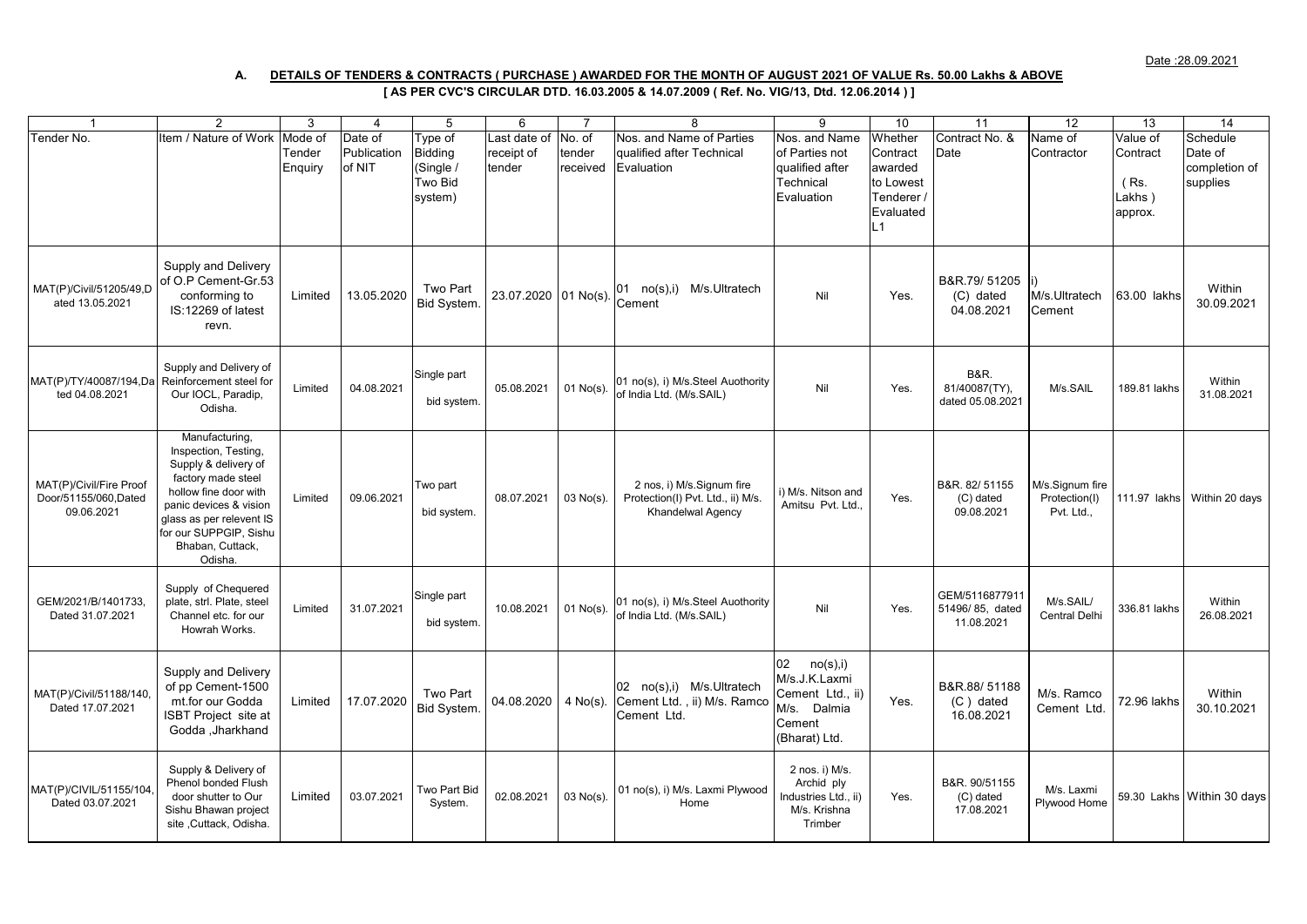| Tender No.                                                | Item / Nature of Work                                                                                                                                                                   | Mode of<br>Tender<br>Enquiry | Date of<br>Publication<br>of NIT | Type of<br><b>Bidding</b><br>(Single /<br><b>Two Bid</b><br>system) | Last date of No. of<br>receipt of<br>tender | tender<br>received | Nos. and Name of Parties<br>qualified after Technical<br>Evaluation                                                     | Nos. and Name<br>of Parties not<br>qualified after<br>Technical<br>Evaluation | Whether<br>Contract<br>awarded<br>to Lowest<br>Tenderer /<br>Evaluated<br>L1 | Contract No. &<br>Date                                       | Name of<br>Contractor                   | Value of<br>Contract<br>$(Rs)$ .<br>Lakhs)<br>approx. | Schedule<br>Date of<br>completion of<br>supplies |
|-----------------------------------------------------------|-----------------------------------------------------------------------------------------------------------------------------------------------------------------------------------------|------------------------------|----------------------------------|---------------------------------------------------------------------|---------------------------------------------|--------------------|-------------------------------------------------------------------------------------------------------------------------|-------------------------------------------------------------------------------|------------------------------------------------------------------------------|--------------------------------------------------------------|-----------------------------------------|-------------------------------------------------------|--------------------------------------------------|
| MAT(P)/Paints/Rourkela/<br>71057/ERE, Dated<br>18.02.2021 | Manufacture, Testing,<br>Inspection, Supply of<br>Paints & Primer for<br><b>NPSCL Project Site</b><br>at.Rourkela.                                                                      | Limited                      | 18.02.2021                       | Two Part Bid<br>System.                                             | 22.03.2021                                  | $01$ No(s).        | 01 no(s), i) M/s. Barger Paints.                                                                                        | Nil                                                                           | Yes.                                                                         | B&R. 91/71057<br>(Ere), dated<br>20.08.2020                  | M/s. Barger<br>Paints.                  | 56.51 Lakhs                                           | within 2-10<br>weeks.                            |
| MAT(P)/CIVIL/51153/95,<br>Dated 02.07.2021                | Supply and Delivery of<br>Coarse sand (zone-II)<br>for our APJL Project<br>site at Motia, Godda,<br>Jharkhand.                                                                          | Limited                      | 02.07.2021                       | Two Part Bid<br>System.                                             | 12.07.2021                                  | 03 No(s).          | 02<br>no(s), i)<br>M/s.Ambey<br>Enterprises, ii) M/s. Anand<br>Enterprises.                                             | M/s.Nitesh Kr. Jha.                                                           | Yes.                                                                         | B&R. 92/51153<br>(C) dated<br>20.08.2021                     | M/s.Ambey<br>Enterprises,               | 129.44 lakhs                                          | Within<br>30.11.2021                             |
| MAT(P)/CIVIL/51153/96<br>Dated 02.07.2021                 | Supply and Delivery of<br>Coarse aggregates of<br>20 mm size -5000 cum<br>& 10 mm size -5000 for<br>our APJL project site at<br>Motia, Godda,<br>Jharkhand.                             | Limited                      | 02.07.2021                       | Two Part Bid<br>System.                                             | 12.07.2021                                  | 03 No(s).          | 02<br>no(s), i)<br>M/s.Ambey<br>Enterprise & ii) M/s.Anand<br>Enterprises.                                              | M/s.Nitesh Kr. Jha                                                            | Yes.                                                                         | B&R. 93/51153<br>(C) dated<br>21.08.2021                     | M/s.Ambey<br>Enterprises,               | 84.38 lakhs                                           | Within<br>30.11.2021                             |
| MAT(P)/CIVIL/51163/152,<br>Dated 22.07.2021               | Supply and Delivery of<br>Crusher broken stone<br>aggregates of 20 mm<br>down size & 10 mm<br>down size and Coarse<br>sand for our Hindalco<br>Track Hopper project<br>site at Lapanga, | Limited                      | 22.07.2021                       | Two Part Bid<br>System.                                             | 18.08.2021                                  | 03 No(s).          | 03 no(s), i) M/s. Jay Maa<br>Mangala Construction, ii)<br>M/s.Ayush<br>Construction,<br>iii)M/s.Shree Shyamjee Minarals | Nil                                                                           | Yes.                                                                         | B&R. 98/51162<br>(C) dated<br>30.08.2021                     | M/s. Jay Maa<br>Mangala<br>Construction | 51.80 lakhs                                           | Within<br>30.11.2021                             |
| MAT(P)/Howrah/10046/2<br>2, Dated 13.08.2021              | Supply and Delivery of<br>Structural steel for Our<br>Howrah works.                                                                                                                     | Limited                      | 13.08.2021                       | Single part<br>bid system.                                          | 16.08.2021                                  | 01 No(s).          | 01 no(s), i) M/s.Steel Auothority<br>of India Ltd. (M/s.SAIL)                                                           | Nil                                                                           | Yes.                                                                         | B&R. 99/Howrah/<br>10046, dated<br>30.08.2021                | M/s.SAIL                                | 126.60 lakhs                                          | Within<br>31.08.2021                             |
| MAT(P)/Howrah/30649/<br>161, Dated 27.07.2021             | Supply and Delivery of<br>Structural steel for Our<br>Howrah works.                                                                                                                     | Limited                      | 27.07.2021                       | Single part<br>bid system.                                          | 28.07.2021                                  | $01$ No(s).        | 01 no(s), i) M/s.Steel Auothority<br>of India Ltd. (M/s.SAIL)                                                           | Nil                                                                           | Yes.                                                                         | <b>B&amp;R.</b><br>100/Howrah/<br>30649, dated<br>30.08.2021 | M/s.SAIL                                | 152.02<br>lakhs                                       | Within<br>31.08.2021                             |
| MAT(P)/Howrah/10046/<br>176, Dated 02.08.2021             | Supply and Delivery of<br>Reinforcement steel for<br>Our IOCL, Paradip,<br>Odisha.                                                                                                      | Limited                      | 02.08.2021                       | Single part<br>bid system.                                          | 03.08.2021                                  | 01 No(s).          | 01 no(s), i) M/s.Steel Auothority<br>of India Ltd. (M/s.SAIL)                                                           | Nil                                                                           | Yes.                                                                         | <b>B&amp;R.</b><br>101/Howrah/<br>10046, dated<br>31.08.2021 | M/s.SAIL                                | 371.70 lakhs                                          | Within<br>31.08.2021                             |